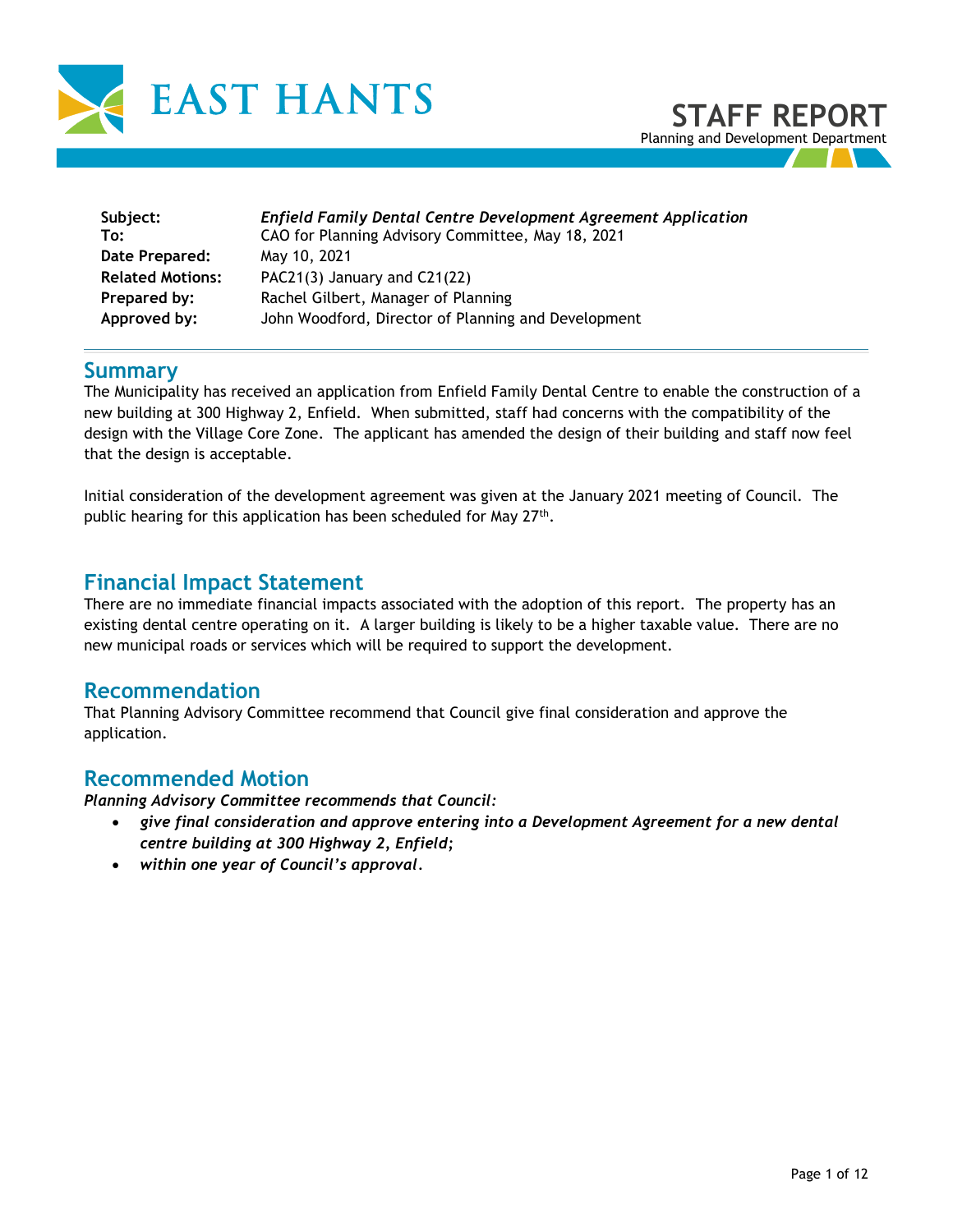## **Background**

The Municipality received an application from Dr. Reena Kapadia Dentistry, operating as Enfield Family Dental Centre, for a new building to house their operations. The reason for the proposal is that their business has outgrown their existing building which was originally a single family home that was retrofitted to serve as their clinic.

## **Subject Properties**





The subject property is located at the corner of Highway 2 and Shamrock Lane in Enfield. As indicated on the zoning map to the left, the subject property is zoned Village Core (VC). The property is also designated as Village Core (VC). Adjacent zones include: Village Core

(VC) Zone to both sides and in front of the site; to the rear of the site the land is zoned Townhouse Zone (R2- T), and along Shamrock Lane to the north the land is zoned Single Unit Dwelling (R1) Zone.

The size of the subject property is approximately 2,235  $m<sup>2</sup>$  and has frontage onto both Highway 2 and Shamrock Lane. The site has an existing single storey building which is used as the existing dental centre. A copy of an image from google earth shows the existing building on the property.

## **Development Proposal**

The application proposes a new building for the Enfield Dental Centre. The proposed building has a footprint of 346 Sq m. and is located towards the front of the site onto Highway 2. The dental centre is located on the first floor but has an area of storage on the second floor.

The applicant intends to demolish the existing building once the new building has been constructed, and they have moved the dental practice into the new building.

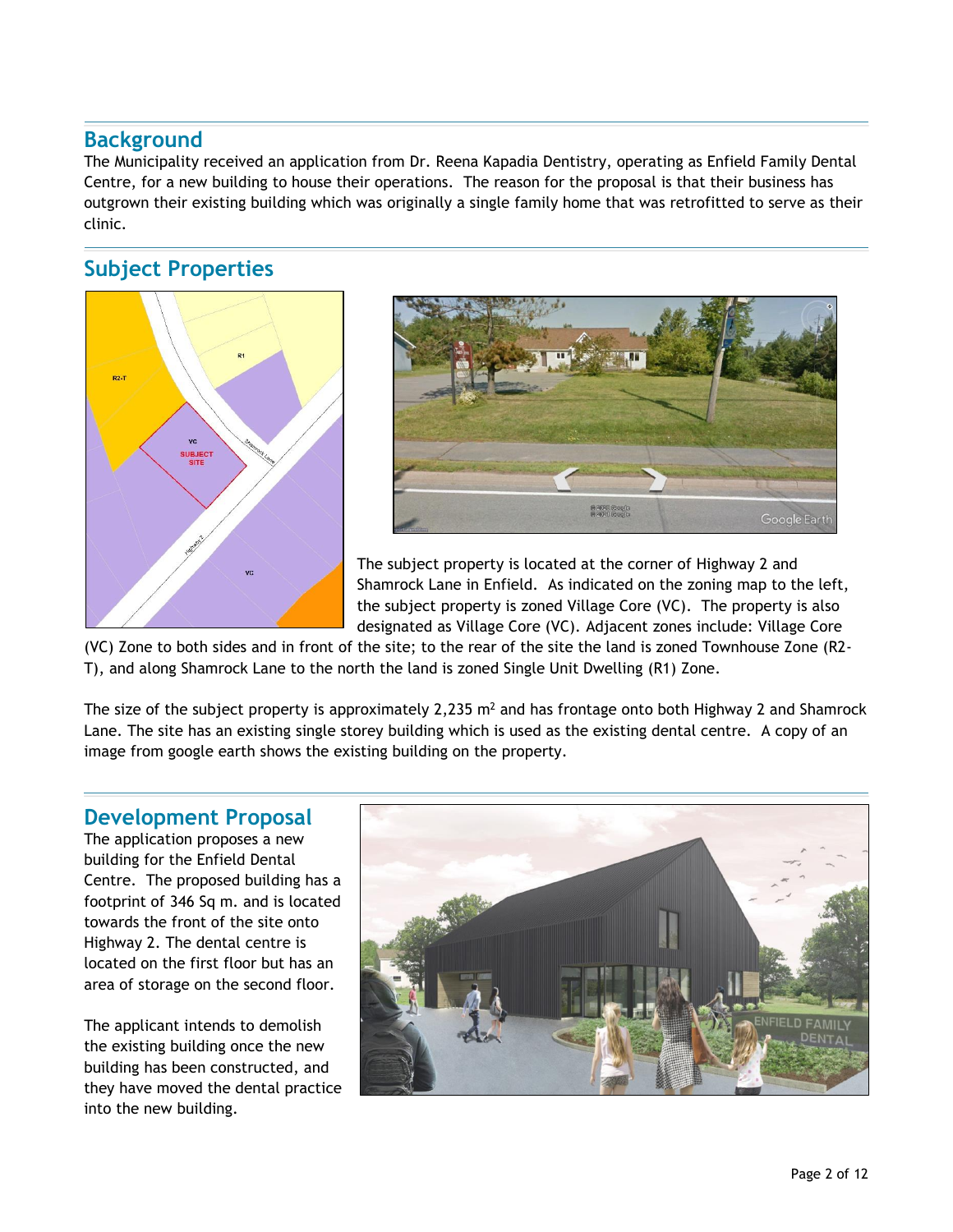A copy of the application plans submitted have been added as Appendix A to this staff report. The building design has been amended since originally submitted. PAC may remember that the previous design was a single pitch modern design.



## **Policy Analysis**

The Planning and Development Department has reviewed the proposed application based on the applicable policies contained in the Municipal Planning Strategy. Staff have requested comments from internal departments and external agencies, including Nova Scotia Transportation and Active Transit. A detailed table of the evaluative criteria from the enabling policies and corresponding comments from Staff and reviewing agencies has been attached to this final report.

#### Comments received

Nova Scotia Transportation and Active Transit (TAT) have reviewed the application and confirmed that the existing commercial access to Highway 2 is acceptable for the proposed changes and that a negative impact to the Provincial Road network is anticipated.

Infrastructure and Operations have confirmed that there is currently sufficient water capacity to service the development.

#### Design and policy analysis

This development agreement application for this building is enabled through the Municipal Planning Strategy under policy UD14 or UD15.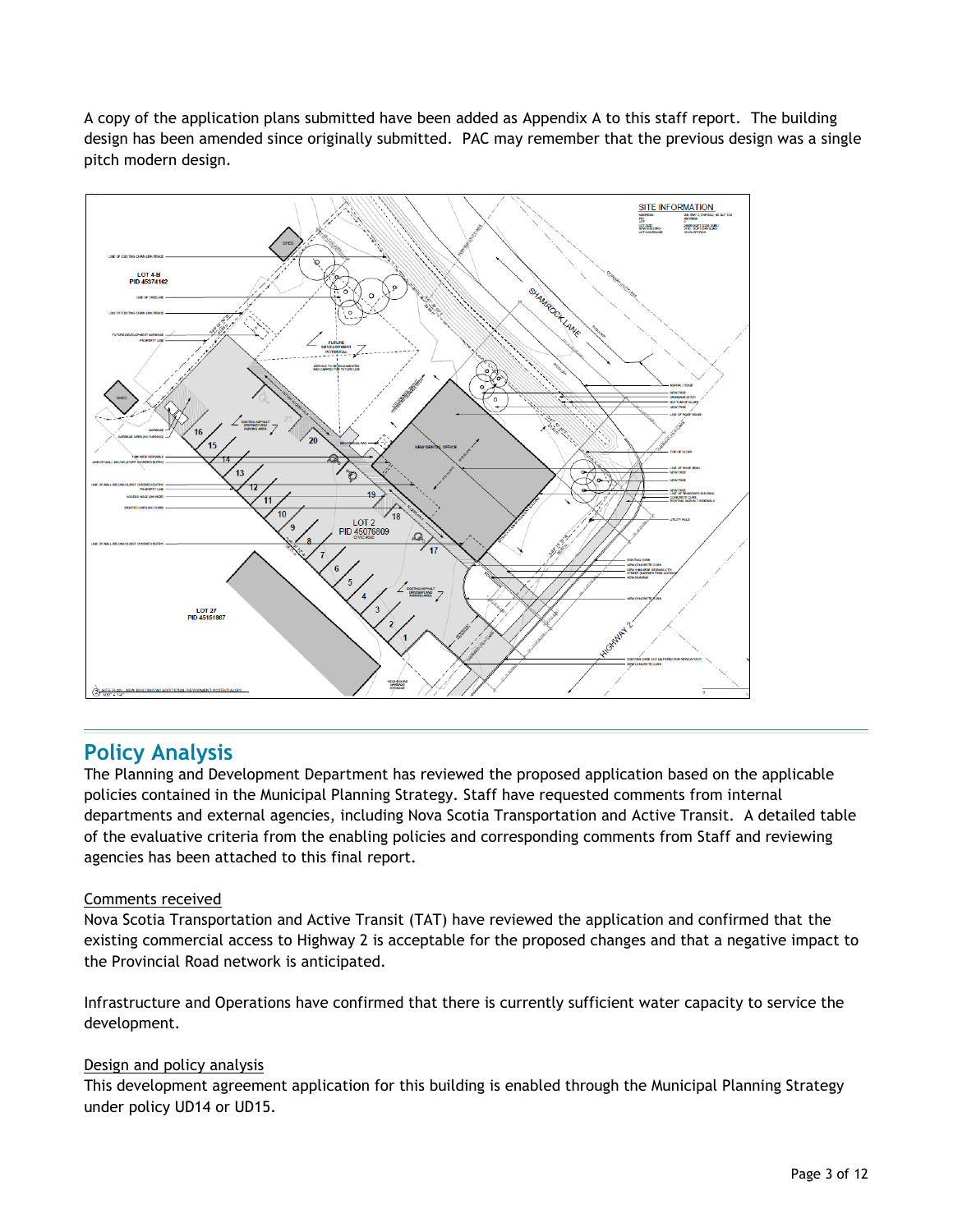- Policy UD14 sets out that Council shall consider single use commercial uses in excess of 230  $m<sup>2</sup>$  by development agreement, pursuant to the Village Core Form-Based Zone Requirements and to all applicable implementing policies.
- Policy UD15 enables Council to consider development agreements for (d) institutional uses which do not meet the Form-Based Zone Requirements but will contribute to the vitality and overall goal of the VC Zone.

The size of the building is over 230 m2 in size which is referred to in Policy UD14 and a Dental Office falls under the definition of Health Care Services which is defined as an Institutional Use under the Land Use Bylaw.

The Form-Based Zone Requirements are design standards which seek to create some consistency in design with respecting existing vernacular of the area. Policy UD15 however was developed with the intent of enabling the design for Institutional Use buildings to be considered on their own individual merits, whilst contributing to the vitality and overall goal of the VC Zone. In many areas of the world, Institutional Use buildings are designed to be more prominent than the other commercial buildings in the area and create a sense of civic pride. However, these types of buildings are typically public buildings such as City or Town Halls, museums, libraries and hospitals.

Staff have worked with the applicant to bring the building into compliance with the form-based zone requirements as well as address comments from NS TAT. Since the initial submission of the application, the following changes to the site plan and elevation drawings include (form-based zone requirements – FBZR):

- The building has been moved further away from Shamrock Lane to address comments from NS TAT.
- There has been a reduction in parking spaces from 24 spaces to 21 spaces due to moving the building further from Shamrock Lane. The Land Use Bylaw requires 14 spaces for the proposed use so the number of spaces proposed is in compliance with the LUB.
- A pedestrian entrance has been added to the front elevation which is a requirement under the FBZR the previous pedestrian entrance to the building was on the side elevation facing the parking lot.
- A 1.8 m wide walkway has been provided directly from the front elevation entrance to the sidewalk along Hwy 2.
- Trees have been added to the site plan to be located between Shamrock Lane and the new building.
- The roof design has changed from a single pitch roof to a more traditional gable roof. The pitch is proposed at 8:12 which complies with the FBZR.
- Additional glazing has been provided on the front elevation.
- Wood cladding has been proposed on a portion of the front elevation and will wrap around to the elevation facing Shamrock Lane. This is to deal with a concern raised by staff about the lack of detailing on the elevation facing Shamrock Lane.

Staff have assessed the final design against the form-based zone requirements and the design mostly meets the form-based zone requirements. The building does not comply with the requirement that 60% or more of the building frontage shall be glass. The applicant has confirmed that the windows on the front elevation is 22.5% of the area. Since drafting the 60% glazing requirements for the Village Core staff have realized that this ratio would be difficult to achieve especially whilst maintaining traditional building designs. In fact, building elevation examples found on page 1 of the form-based zone requirements have been calculated and these range from 20% to 45%. The proposed building frontage fits within these ratios of building examples used in the land use bylaw. It is likely that staff will be requesting an amendment to the 60% requirement in the upcoming plan update.

Although Policy UD15 enables the application to be considered based on the design not having to meet the form-base zone requirements, the policy does set out that the proposal will contribute to the vitality and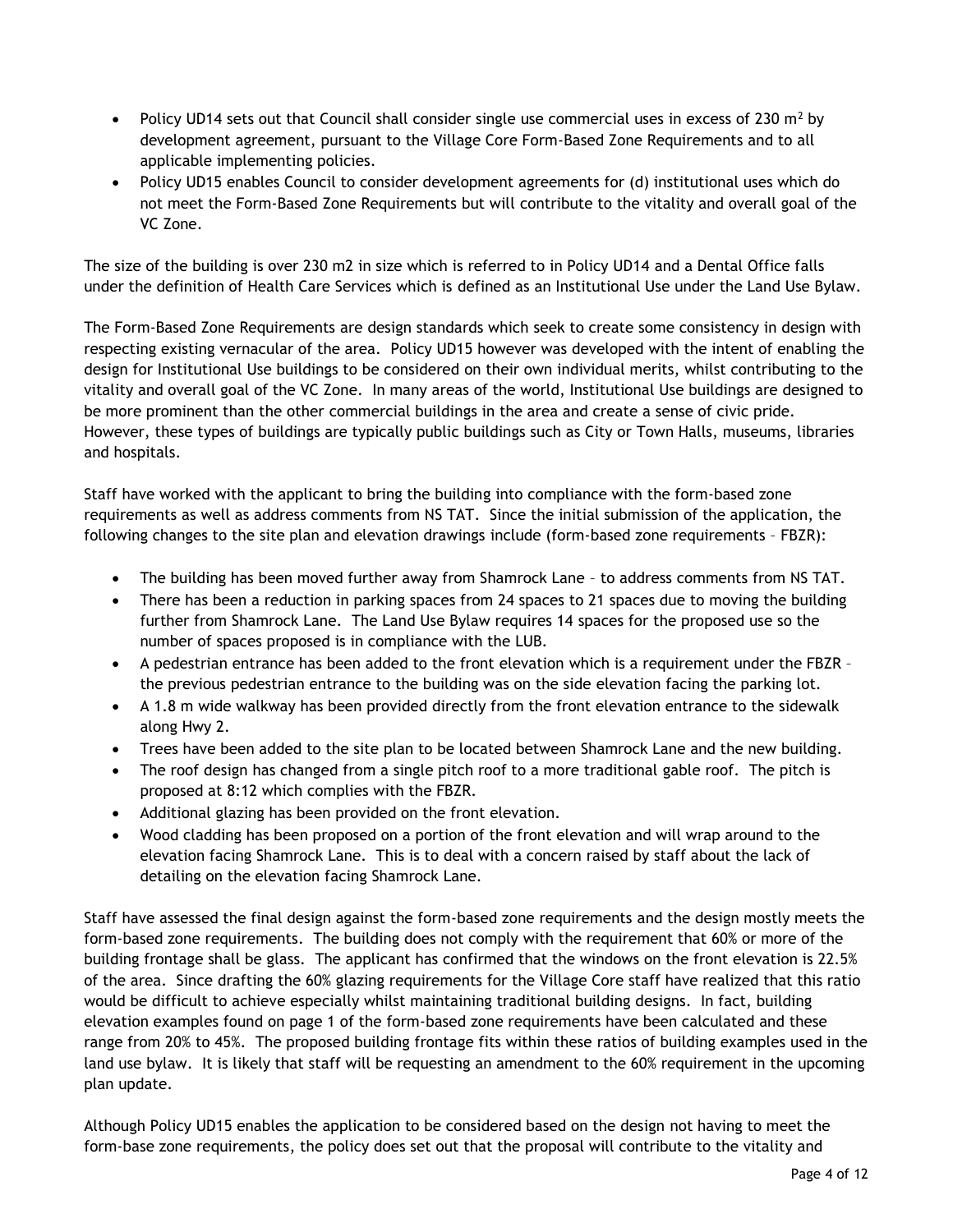overall goal of the VC Zone. Staff consider that the new building does contribute to the vitality and overall goal of the VC Zone. Comparing the existing dental centre building to the proposed building, the new building is more socially interactive by being closer to the front yard and sidewalk and it better serves the pedestrian needs as being located closer to the sidewalk and provides a visible entrance facing straight towards the street and provides a 1.8 m wide walkway.

## **Citizen Engagement**

Planning staff have complied with the Citizen Engagement Policies of the Municipal Planning Strategy when processing this application. An advertisement outlining the proposal and indicating that it is under review by staff was placed in the *Chronicle Herald*. A letter and questionnaire have been mailed to all property owners within 300 m of the subject property asking for comments on the proposed development agreement amendment.

Returned questionnaires have been received from 15 property owners. The returned questionnaires have been scanned and area available for PAC and Council to view. The majority of the responses received confirm they have no objections or they support the development. Comments made on the questionnaires include:

- Question about the location of existing water and sewer lateral.
- Will the development affect the area tax rate?
- Will there be any traffic disruptions?
- Concern about increase of rats.
- Has consideration been given to a turning lane for the property?
- Concern about external lighting for the property
- This is what one would expect to see in a community.
- The larger building would allow for the community to have a larger selection of dentists.
- Beneficial to the community.

A letter confirming the details of the public hearing will be mailed to property owners within 300 metres of the application site and a notice will be placed in the Chronicle Herald for two successive weeks.

## **Conclusion**

Staff have completed a review of the application for a new building at the Enfield Dental Centre. The design almost meets the form-based zone requirements but policy UD15 enables Council to consider the application if the proposal contributes to the vitality and overall goal of the VC Zone. Staff consider that the proposed development contributes to the vitality and goal of the VC Zone. It enables a building which is more socially interactive by being closer to the front yard and sidewalk and it better serves the pedestrian needs as being located closer to the sidewalk and provides a visible entrance facing straight towards the street and provides a 1.8 m wide walkway. Staff recommend approval of the application.

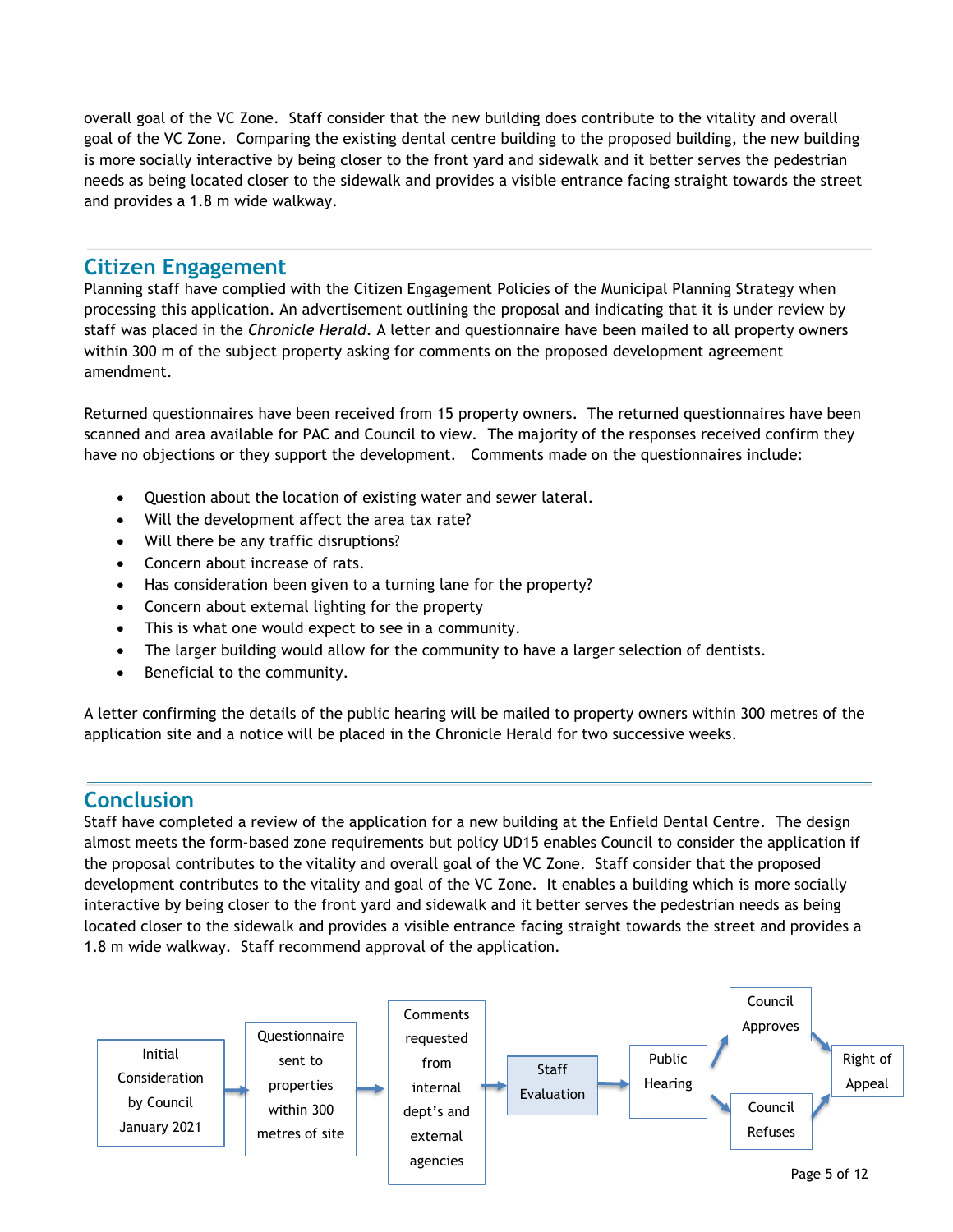# **Recommendation**

That Planning Advisory Committee recommend that Council give final consideration and approve the application.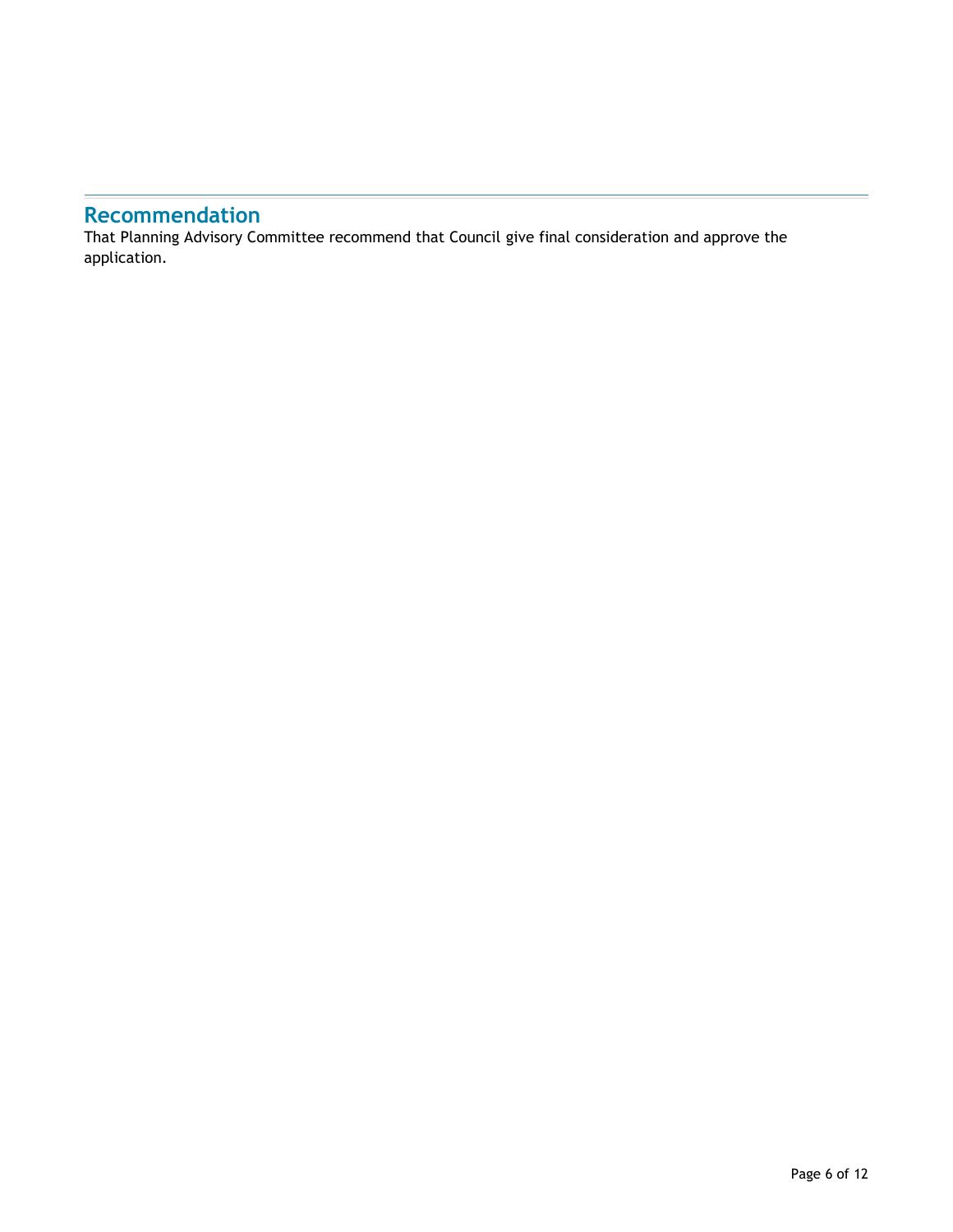# **Appendix A – Application Plans**

Appended as a separate document.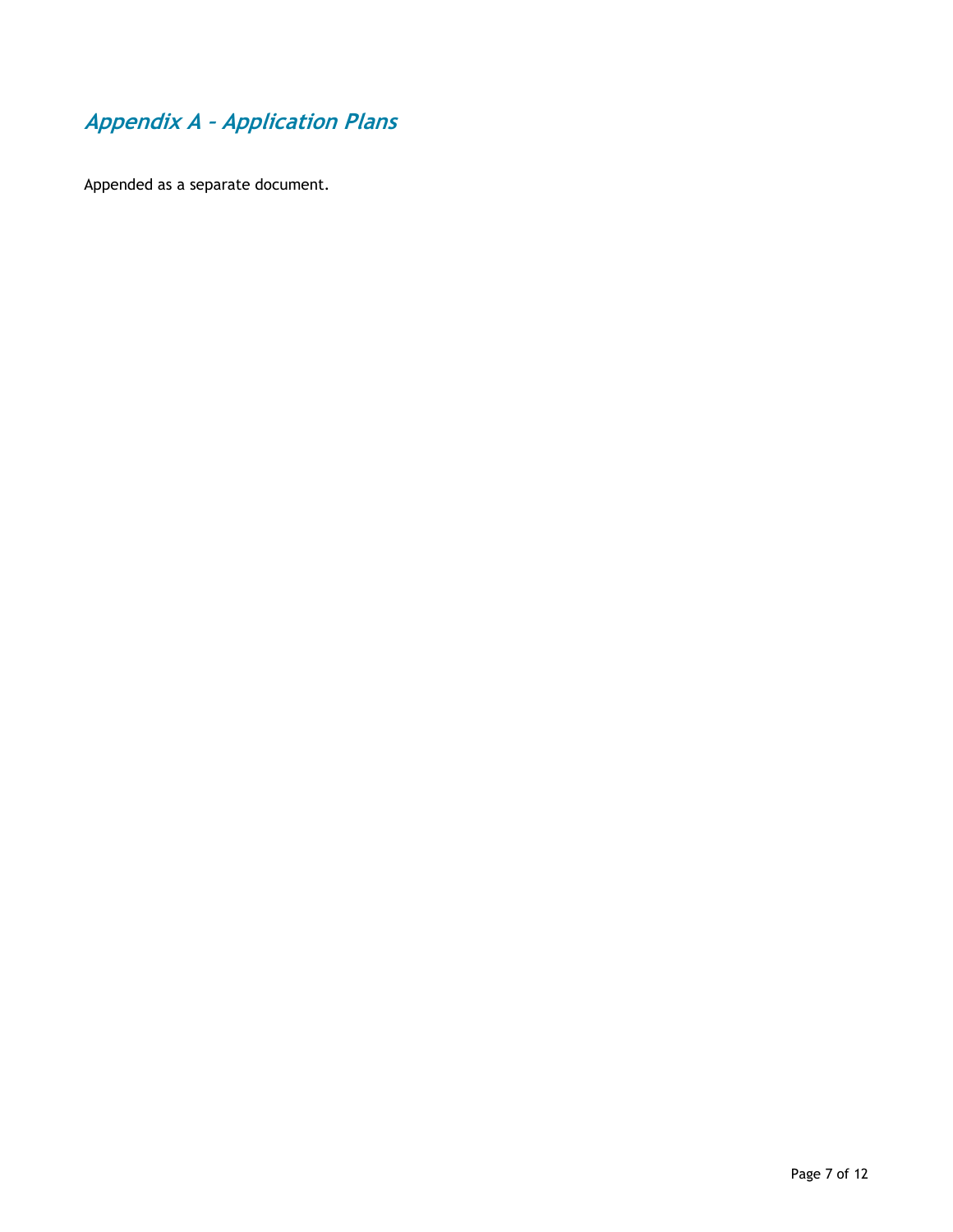# **Appendix B – Policy Analysis**

| <b>Policy</b> |                                                                                                                                                                                                                                                                                                                                                                                                                                                                                                                                                                                                                                            | <b>Comments</b>                                                                                                                                                                                                                                                                                                                                                                                                                                                                                                                |
|---------------|--------------------------------------------------------------------------------------------------------------------------------------------------------------------------------------------------------------------------------------------------------------------------------------------------------------------------------------------------------------------------------------------------------------------------------------------------------------------------------------------------------------------------------------------------------------------------------------------------------------------------------------------|--------------------------------------------------------------------------------------------------------------------------------------------------------------------------------------------------------------------------------------------------------------------------------------------------------------------------------------------------------------------------------------------------------------------------------------------------------------------------------------------------------------------------------|
| UD5.          | Council shall adopt architectural and site<br>design standards, for new buildings and<br>alterations and additions to existing buildings<br>within the Village Core (VC) Zone pursuant<br>Form-Based Zone Requirements for the Village<br>Core (VC) Zone of the Land Use Bylaw.<br>Requirements will address building form,<br>parking, landscaping, signage, walkways,<br>established setback lines, site design, storage<br>and display, and accessory buildings. These<br>design requirements are a type of Form-<br>Based-Code sculpted to ensure the consistency<br>of building, site and signage standards within<br>a village core. | The design of the proposed building and site has been<br>evaluated against the form-based zone requirements. The<br>design has been amended since the initial submission and now<br>the building and site mostly complies with the form-based<br>requirements. Staff consider that the site and building design<br>is appropriate given the use as an institutional use and the<br>proposal creating a design which is more in line with the the<br>vitality and overall goal of the VC Zone.                                  |
| UD14.         | Council shall consider single use commercial<br>uses in excess of 230 $m2$ by development<br>agreement, pursuant to the Village Core<br>Form-Based Zone Requirements and to all<br>applicable implementing policies.                                                                                                                                                                                                                                                                                                                                                                                                                       | The single use building is greater than 230 m2 which is<br>permitted as-of-right in the Village Core Zone.                                                                                                                                                                                                                                                                                                                                                                                                                     |
| UD15.         | Council shall consider the following by<br>development agreement in the Village Core<br>(VC) Designation, subject to the criteria of the<br>implementing policies and the Village Core<br>Form-Based Zone Requirements:<br>d) Institutional uses that do not meet the<br>Form-Based Zone Requirements but will<br>contribute to the vitality and overall goal of<br>the VC Zone.                                                                                                                                                                                                                                                           | Staff consider that the site and building design is appropriate<br>given the use as an institutional use and the proposal creating<br>a design which improves the vitality and overall goal of the VC<br>Zone. It enables a building which is more socially interactive<br>by being closer to the front yard and sidewalk and it better<br>serves the pedestrian needs as being located closer to the<br>sidewalk and provides a visible entrance facing straight<br>towards the street and provides a 1.8 metre wide walkway. |
| IM27.         | Council shall consider the following evaluation<br>criteria for any development agreement<br>application:                                                                                                                                                                                                                                                                                                                                                                                                                                                                                                                                  |                                                                                                                                                                                                                                                                                                                                                                                                                                                                                                                                |
| a)            | The impact of the proposed development on<br>existing uses in the area with particular<br>regard to the use and size and of proposed<br>structure(s), buffering and landscaping, hours<br>of operation for the proposed use, and other<br>similar features of the proposed use and<br>structures.                                                                                                                                                                                                                                                                                                                                          | The property is already in use as a dental centre so the land<br>use has already been established. The building is larger than<br>existing and offers more consulting rooms. The main impact<br>on the additional consulting rooms is an increase in patients<br>coming and going from the property. The level of activity on<br>the property is not likely to cause any significant impact on<br>nearby property owners.                                                                                                      |
| b)            | The impact of the proposed development on<br>existing infrastructure with particular regard<br>to Municipal piped water and wastewater<br>systems, fire protection, refuse collection,<br>school capacities, and recreation amenities.<br>Council shall consider comments from the<br>Municipal Engineer and other agencies as<br>applicable.                                                                                                                                                                                                                                                                                              | Engineering & technical services have confirmed that there is<br>currently water capacity to service the development but this<br>capacity will be reviewed at the time of a permit. The<br>applicant has a commercial solid waste collection and will<br>continue to do so. No comments have been received from<br>Enfield Volunteer Fire Department but staff consider that the<br>larger dental practice building will have limited impact on the<br>capacity of the fire department.                                        |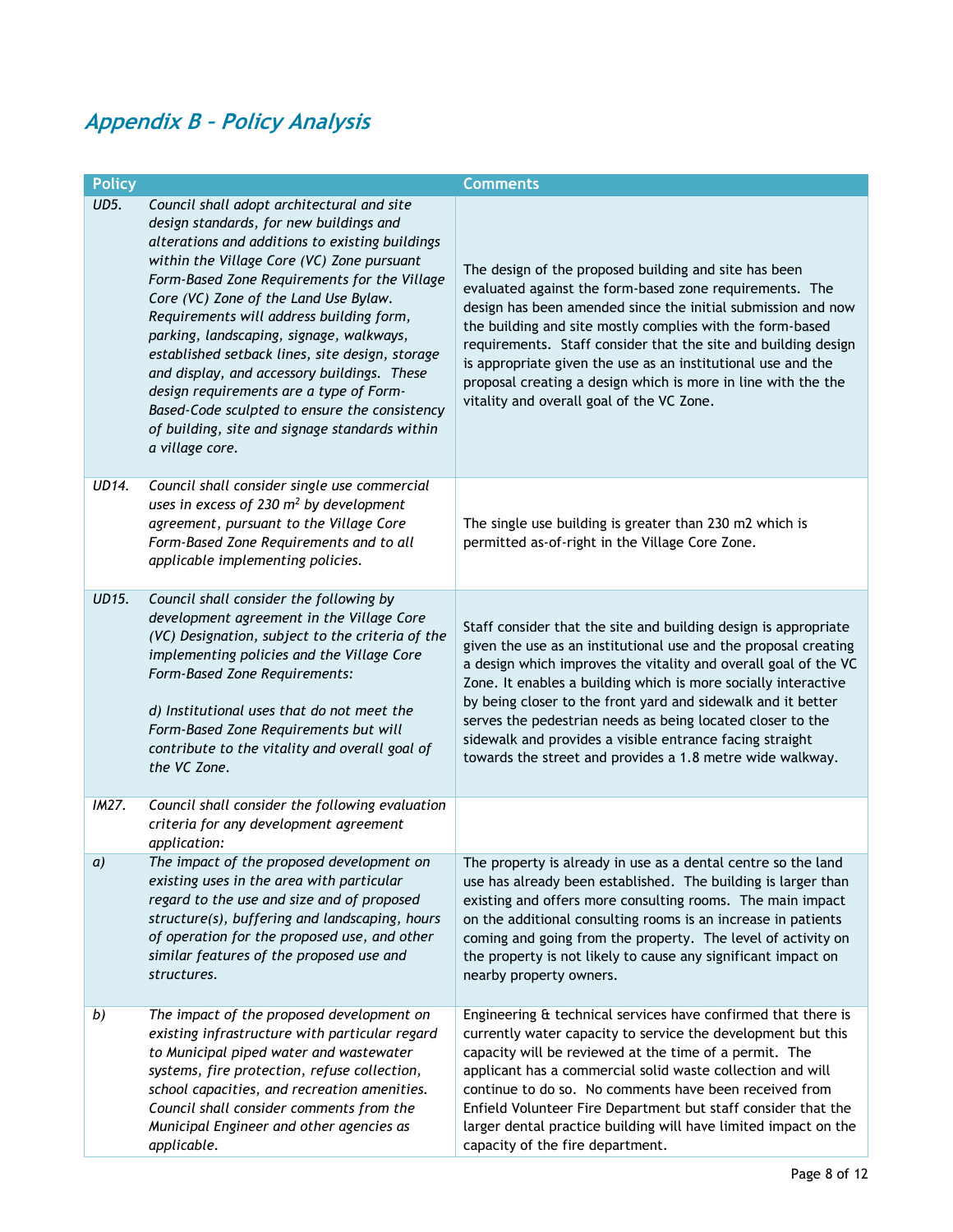| $\mathcal{C}$    | The impact of the proposed development on<br>pedestrian and motor traffic circulation with<br>particular regard to ingress and egress from<br>the site, traffic flows and parking, adequacy<br>of existing and proposed road networks to<br>service the proposed development, adequacy<br>of pedestrian infrastructure including<br>walkways and sidewalks where required.<br>Council shall consider comments from<br>Municipal Engineer(s) and/or the Provincial<br>Transportation Departments as applicable. | NSTAT have reviewed the application and have confirmed that<br>"the existing commercial access to Highway 2 is acceptable<br>for the proposed changes. A negative impact to the<br>Provincial Road network is not anticipated"                                                                                                                                                                                                                                                                                                                                         |
|------------------|----------------------------------------------------------------------------------------------------------------------------------------------------------------------------------------------------------------------------------------------------------------------------------------------------------------------------------------------------------------------------------------------------------------------------------------------------------------------------------------------------------------|------------------------------------------------------------------------------------------------------------------------------------------------------------------------------------------------------------------------------------------------------------------------------------------------------------------------------------------------------------------------------------------------------------------------------------------------------------------------------------------------------------------------------------------------------------------------|
| $\boldsymbol{d}$ | Council shall consider, where appropriate, the<br>impact of the development on the comfort<br>and design of proposed streets and existing<br>street users. This shall include whether the<br>proposed development is human-scaled, is<br>easily accessible to active transportation<br>users, and if it promotes visual variety and<br>interest for active transportation users.                                                                                                                               | There is a sidewalk along Highway 2 that may be used by<br>pedestrians visiting or working at the dental centre. The<br>proposal includes a walkway from the building to the sidewalk<br>which will encourage active transportation users. The<br>building is two storeys high and is human scaled and staff<br>consider that the proposed building and site design will not<br>have an adverse effect on the comfort of street users.                                                                                                                                 |
| e)               | The suitability and availability of other<br>appropriately zoned sites for the proposed<br>use.                                                                                                                                                                                                                                                                                                                                                                                                                | The site is zoned appropriately for the land use of the<br>property.                                                                                                                                                                                                                                                                                                                                                                                                                                                                                                   |
| f                | The submission of a professionally drawn site<br>plan showing the location of all new and<br>existing structures on the lot, parking areas,<br>proposed and existing walkways, areas of tree<br>retention, watercourses or environmentally<br>sensitive areas, buffering, and landscaping<br>and building plans, including signage plans, if<br>applicable, showing the nature and design of<br>the proposed structure.                                                                                        | A professionally drawn site plan has been submitted showing<br>the location of the proposed building, parking, solid waste<br>storage, walkways and landscaping.                                                                                                                                                                                                                                                                                                                                                                                                       |
| g)               | Adequacy of the size of the lot to ensure<br>required buffering and screening can be<br>carried out.                                                                                                                                                                                                                                                                                                                                                                                                           | The property is adequately sized for the new dental centre<br>building. Buffering is not required under the Form-Based Zone<br>requirements for the Village Core Zone but in staff's opinion<br>the buffering is not necessary. The building has been moved<br>closer to the front property boundary than the existing<br>building and therefore further away from the multi-unit<br>residential building to the rear. The adjacent property to the<br>side boundary is a commercial use and the proposed building<br>will have limited impact on this commercial use. |
| h)               | Potential for significantly reducing the<br>continuation of agricultural land uses.                                                                                                                                                                                                                                                                                                                                                                                                                            | Not applicable.                                                                                                                                                                                                                                                                                                                                                                                                                                                                                                                                                        |
| i)               | The proposed density and urban form,<br>including height, massing, bulk, stepbacks and<br>setbacks, are compatible with (not necessarily<br>the same as) existing development forms.                                                                                                                                                                                                                                                                                                                           | The size of the building is compatible with nearby and<br>surrounding development forms.                                                                                                                                                                                                                                                                                                                                                                                                                                                                               |
| j)               | If the proposal is inappropriate by reason of<br>the financial capability of the Municipality to<br>absorb any costs relating to the development.                                                                                                                                                                                                                                                                                                                                                              | The fiscal impact of the proposed development will have a<br>positive impact to the Municipality. No new roads or services<br>are required to be installed. Instead an existing business will                                                                                                                                                                                                                                                                                                                                                                          |

Ť

Г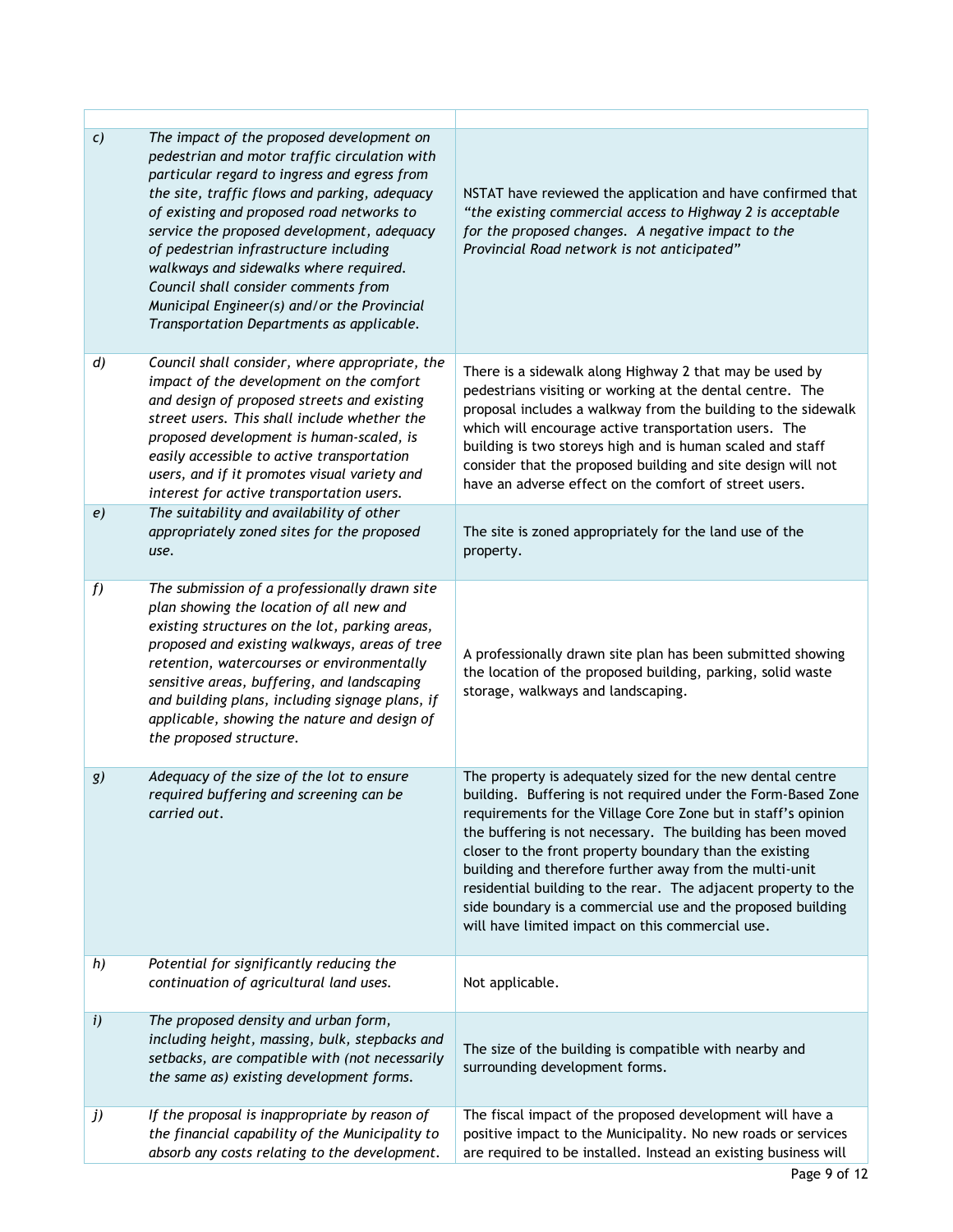|                  |                                                                                                                                                                                                                                                                                                          | expand on the property. Therefore, the taxes collected by<br>the Municipality will increase.                                                                                                                                                                                                                                                                                                                                                                                        |
|------------------|----------------------------------------------------------------------------------------------------------------------------------------------------------------------------------------------------------------------------------------------------------------------------------------------------------|-------------------------------------------------------------------------------------------------------------------------------------------------------------------------------------------------------------------------------------------------------------------------------------------------------------------------------------------------------------------------------------------------------------------------------------------------------------------------------------|
| IM28.            | Terms and conditions of the agreement to<br>ensure consistency with Strategy policies and<br>the employment of sustainable development<br>practices shall include, but are not limited to<br>the following where applicable:                                                                             |                                                                                                                                                                                                                                                                                                                                                                                                                                                                                     |
| a)               | The use and size of any new structures or any<br>expansions of existing structures.                                                                                                                                                                                                                      | The footprint of the proposed building is 346 sq.m and will be<br>used as a dental centre, replacing the existing building on the<br>property.                                                                                                                                                                                                                                                                                                                                      |
| b)               | The compatibility of the structure in terms of<br>design elements including, but not limited to<br>roof type, exterior cladding material, and<br>overall architectural form and elements that<br>are reasonably consistent with the style and<br>character of the community.                             | There is a mixture of building styles in the surrounding area.<br>The size and scale of the building is compatible with the<br>buildings in the area. The pitched roof with the gable facing<br>the road is reasonably consistent with the character of the<br>area. The applicant is proposing the clad the building with<br>metal siding and wood cladding wrapping some of the glazing<br>on the front and side of the building.                                                 |
| C)               | Provisions for adequate buffering and<br>screening to minimize the impacts of the<br>development on adjacent uses, such buffering<br>and screening to be designed with<br>consideration given to the types of impacts<br>that may be felt by adjacent properties (ie.<br>noise, headlights, dust, etc.). | The draft development agreement requires that the applicant<br>buffer the garbage storage area from adjacent property<br>owners. The building has been moved further away from the<br>multi-unit apartment building to the rear and the use is a use<br>which is a daytime activity. Staff consider that screening to<br>the rear is not necessary.                                                                                                                                 |
| $\boldsymbol{d}$ | Any matter that may be addressed in the Land<br>Use Bylaw, such as yard requirements,<br>outdoor storage, height, bulk and lot<br>coverage, etc.                                                                                                                                                         | All items not identified in the development agreement shall<br>be applicable to the LUB.                                                                                                                                                                                                                                                                                                                                                                                            |
| e)               | Time limits for the application for a<br>development permit and the initiation and<br>completion of construction.                                                                                                                                                                                        | One year to enter into the agreement, one year to apply for a<br>development permit and two years to make the property<br>consistent with the terms of the development agreement.<br>In addition to these time limits within four (4) months of the<br>new dental centre building being occupied, the existing<br>building on the property will be demolished and the land shall<br>be cleaned up in accordance with a plan to be approved by<br>the Municipal Development Officer. |
| f                | The establishment of hours of operation and<br>maintenance of the proposed use.                                                                                                                                                                                                                          | No hours of operation have been established which is<br>consistent with other uses permitted as-of-right in the Village<br>Core (VC) Zone.                                                                                                                                                                                                                                                                                                                                          |
| g)               | The provision of adequate parking and parking<br>lot design to include maximum ease and<br>safety of traffic flow and dust control.                                                                                                                                                                      | The applicant has exceeded the parking requirements of the<br>LUB which is 14 spaces (2 per consulting room) A total of 21<br>marked parking stalls are proposed. Staff consider that the<br>amount of parking proposed is appropriate.                                                                                                                                                                                                                                             |
| h)               | Provisions regarding signage that may be<br>sensitive to the overall visual amenity of the<br>immediate area and safety issues.                                                                                                                                                                          | Signage will be as per the requirements of the LUB.                                                                                                                                                                                                                                                                                                                                                                                                                                 |
| i)               | Methods of protection of the land and<br>watercourses and mitigation practices during                                                                                                                                                                                                                    | As per NSE regulations.                                                                                                                                                                                                                                                                                                                                                                                                                                                             |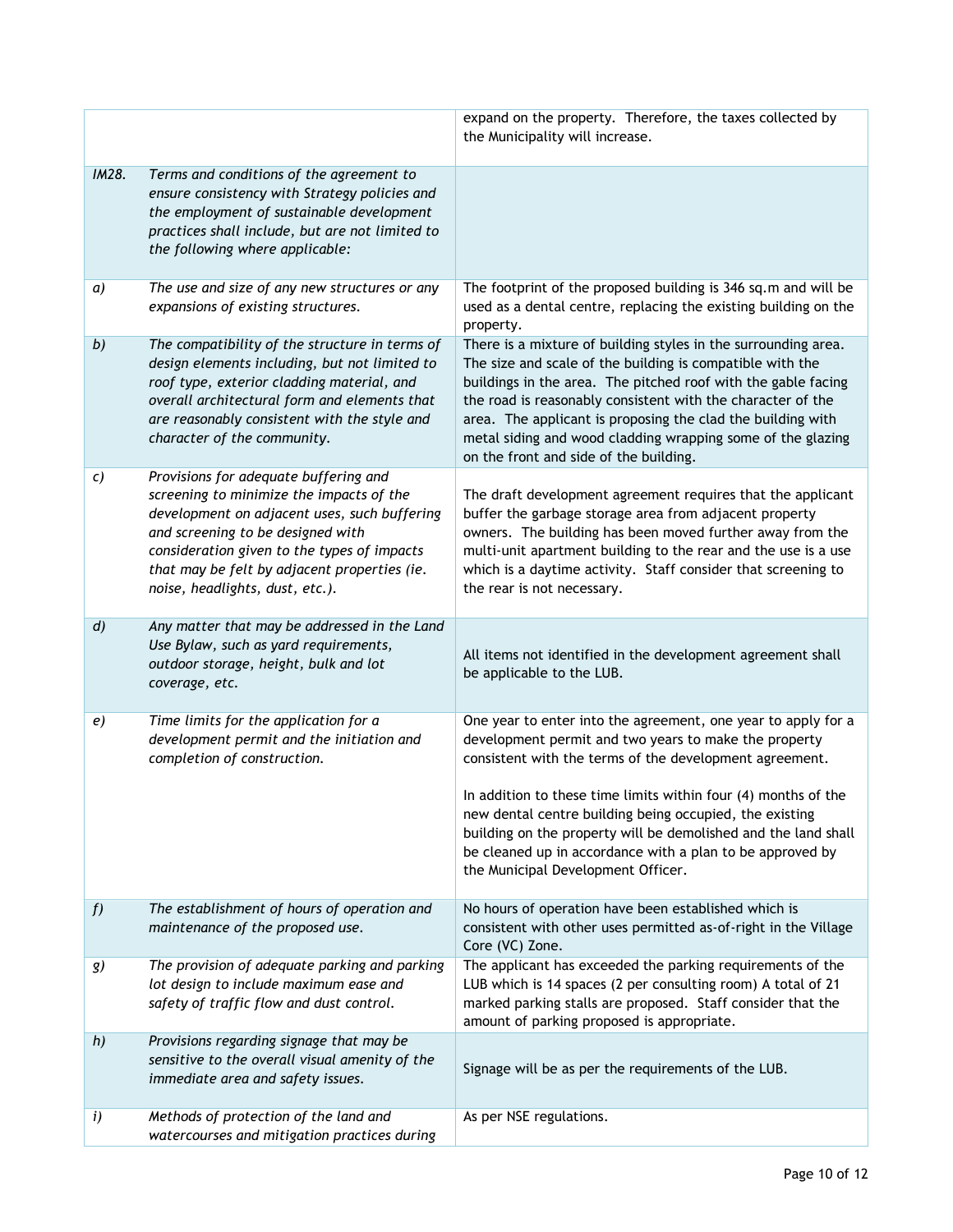|    | and after construction of the proposed<br>development.                                                                              |                                                                                                                                                                          |
|----|-------------------------------------------------------------------------------------------------------------------------------------|--------------------------------------------------------------------------------------------------------------------------------------------------------------------------|
| j) | Methods of stormwater management on-site<br>during and after construction and methods<br>used to control erosion and sedimentation. | A stormwater drainage plan is required before a development<br>permit is issued.                                                                                         |
| k) | Provisions regarding tree removal,<br>devegetation, and tree planting on the site<br>and overall adequacy of landscaping.           | New trees are proposed as part of the development and<br>details of the location of the trees are included on the site<br>plan and added into the development agreement. |